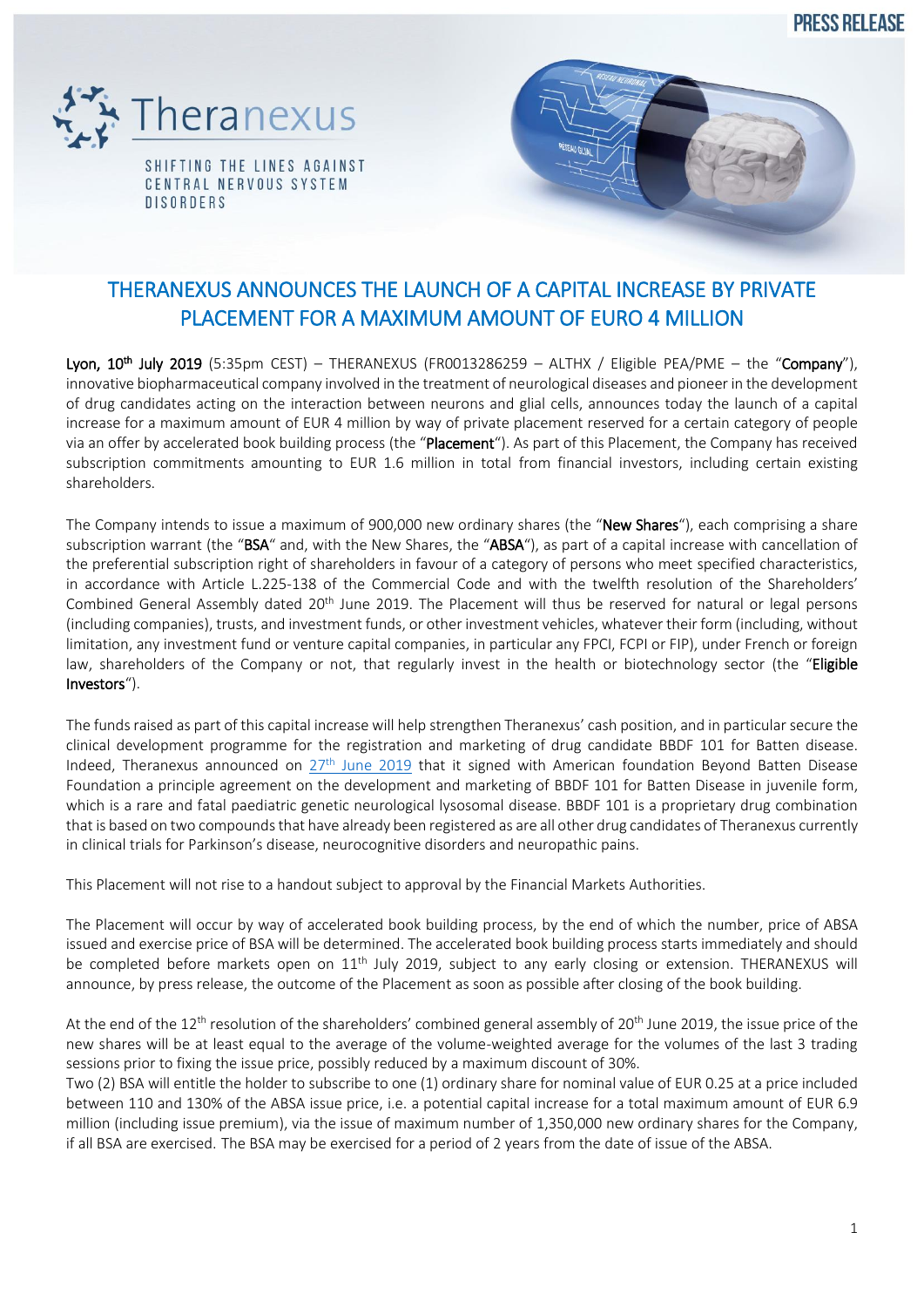

The New Shares will bear current dividend rights and will be listed on the Euronext Growth market of Euronext in Paris under code FR0013286259 – ALTHX. The settlement and delivery of the New Shares and their listing on Euronext Growth is planned for 15 July 2019. The Company does not intend to request listing for BSA.

Among the Eligible Investors, the Placement will be open to institutional investors in France and abroad, but not in the United States, in accordance with the registration exemption pursuant to the U.S. Securities Act of 1933 (the "Securities Act") under Regulation S promulgated under the Securities Act.

As part of the Placement, the Company has entered an abstention agreement for a period of 90 days from the date of settlement and delivery of the Placement, subject to usual exceptions.

Furthermore, the founders and historical shareholders representing 68.8 % of the share capital of the Company before the Placement have signed a retention agreement for all of the Company's shares held and for a period of 90 days from the date of settlement and delivery of the Placement, subject to (i) usual exceptions and (ii) for historical shareholders only, for the ability to perform actions to dispose of the Company's financial titles based on a share price above the subscription price of the ABSA.

Portzamparc (BNP Paribas group) acts as a Leader & Placement book holder.

Detailed information concerning THERANEXUS, relating in particular to its business, results and corresponding risks factors, are included in the annual financial report for the financial year ending on 31 December 2018, which may be consulted, as well as other regulated information and all the Company's press releases, on its website (www.theranexus.com).

The Company would like to draw particular attention to the risks factors relating to the Company and detailed activities in Chapter 4 of the Reference Document, available free of charge on the Company's website and/or that of Financial Markets Authorities [\(www.amf-france.org\)](http://www.amf-france.org/).

## ABOUT THERANEXUS

Theranexus is a clinical-stage biopharmaceutical company that emerged from the French Alternative Energies and Atomic Energy Commission (CEA) in 2013. It develops drug candidates for the treatment of nervous system diseases. Theranexus identified the key role played by non-neuronal cells (also known as "glial cells") in the body's response to psychotropic drugs (which target the neurons). The company is a pioneer in the design and development of drug candidates affecting the interaction between neurons and glial cells. Theranexus has 3 ongoing clinical development programs: THN 102, currently undergoing Phase II clinical trials, aimed at treating daytime sleepiness in Parkinson's disease patients, THN 201 undergoing Phase Ib trials, designed to treat cognitive disorders in patients with Alzheimer's disease, and THN 101, undergoing Phase Ia trials in patients with neuropathic pain. The unique, patented technology used by Theranexus is designed to improve the efficacy of psychotropic drugs already approved and on the market, by combining them with a glial cell modulator. This strategy of combining its innovations with registered drugs means Theranexus can significantly reduce development time and costs and considerably increase the chance of its drugs reaching the market.

The proprietary, adaptable Theranexus platform can generate different proprietary drug candidates offering high added-value for multiple indications.

Theranexus is listed on the Euronext Growth market in Paris (FR0013286259- ALTHX). .

More information at:  $\sqrt{ }$ 

NOT FOR RELEASE, PUBLICATION OR DISTRIBUTION, DIRECTLY OR INDIRECTLY, IN OR INTO THE UNITED STATES, CANADA, AUSTRALIA OR JAPAN.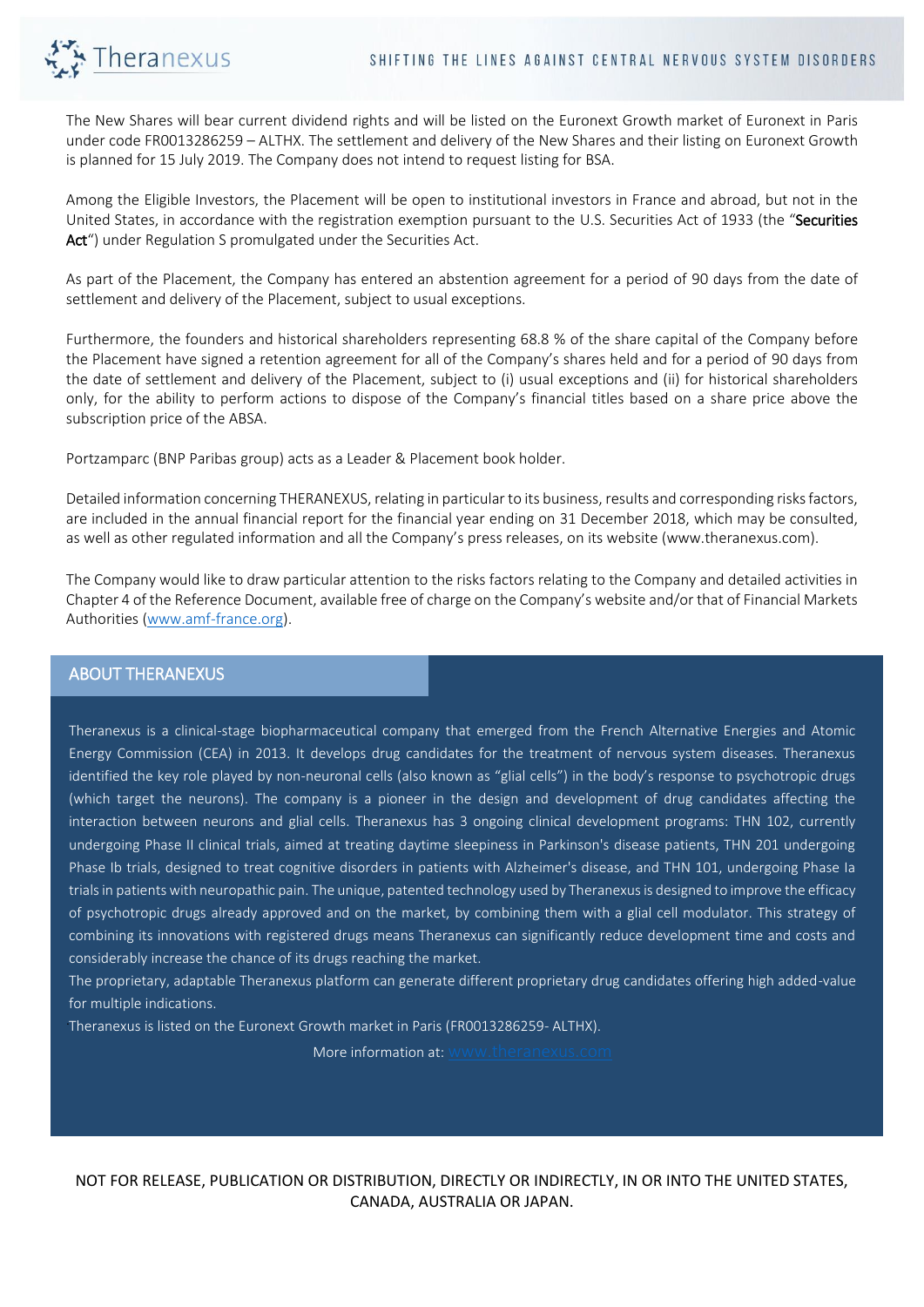

## **Contacts**

**THERANEXUS** Thierry LAMBERT Chief Financial Officer [investisseurs@theranexus.fr](mailto:investisseurs@theranexus.fr) 

FP2COM Florence PORTEJOIE Media Relations + 33 (0)6 07 76 82 83 [fportejoie@fp2com.fr](mailto:fportejoie@fp2com.fr) ACTUS finance & communication Caroline LESAGE/Théo MARTIN

Investor Relations +33 (0)1 53 67 36 79/+33 (0) 1 53 67 36 75 [theranexus@actus.fr](mailto:theranexus@actus.fr)

Disclaimer

In France, the offer of Theranexus shares described above will take place solely as a placement, in accordance with Article L. 225-138 of the "Code de commerce" and applicable regulations. The offering does not constitute a public offering in France, as defined in Article L. 411-1 of the "*Code monétaire et financier*" and no prospectus reviewed or approved by the *Autorité des marchés financiers* will be published.

With respect to Member States of the European Economic Area that have transposed European Directive 2003/71/EC of the European Parliament and European Council (as amended, in particular by Directive 2010/73/EU to the extent that the said Directive has been transposed into each Member State of the European Economic Area) (the "**Prospectus Directive**"), no action has been taken or will be taken to permit a public offering of the securities referred to in this press release which would require the publication of a prospectus in any Member State.

This press release is being distributed only to, and is directed only at (a) persons outside the United Kingdom, (b) persons who have professional experience in matters relating to investments falling within Article 19(5) of the Financial Services and Markets Act 2000 (Financial Promotion) Order 2005 (the "**Order**"), and (c) high net worth entities, and other persons to whom it may otherwise lawfully be communicated, falling within Article 49(2) of the Order (all such persons together being referred to as "**relevant persons**"). Any investment or investment activity to which this communication relates is available only to relevant persons and will be engaged in only with relevant persons. Any person who is not a relevant person should not act or rely on this communication or any of its contents.

This press release and the information it contains is not an offer to subscribe for or sell, nor the solicitation of an offer to subscribe for or buy, shares of Theranexus in the United States or any other jurisdiction where restrictions may apply. Securities may not be offered or sold in the United States absent registration or an exemption from registration under the US Securities Act of 1933, as amended. Theranexus does not intend to register securities or conduct a public offering in the United States, or in any other jurisdiction.

NOT FOR RELEASE, PUBLICATION OR DISTRIBUTION, DIRECTLY OR INDIRECTLY, IN OR INTO THE UNITED STATES, CANADA, AUSTRALIA OR JAPAN.